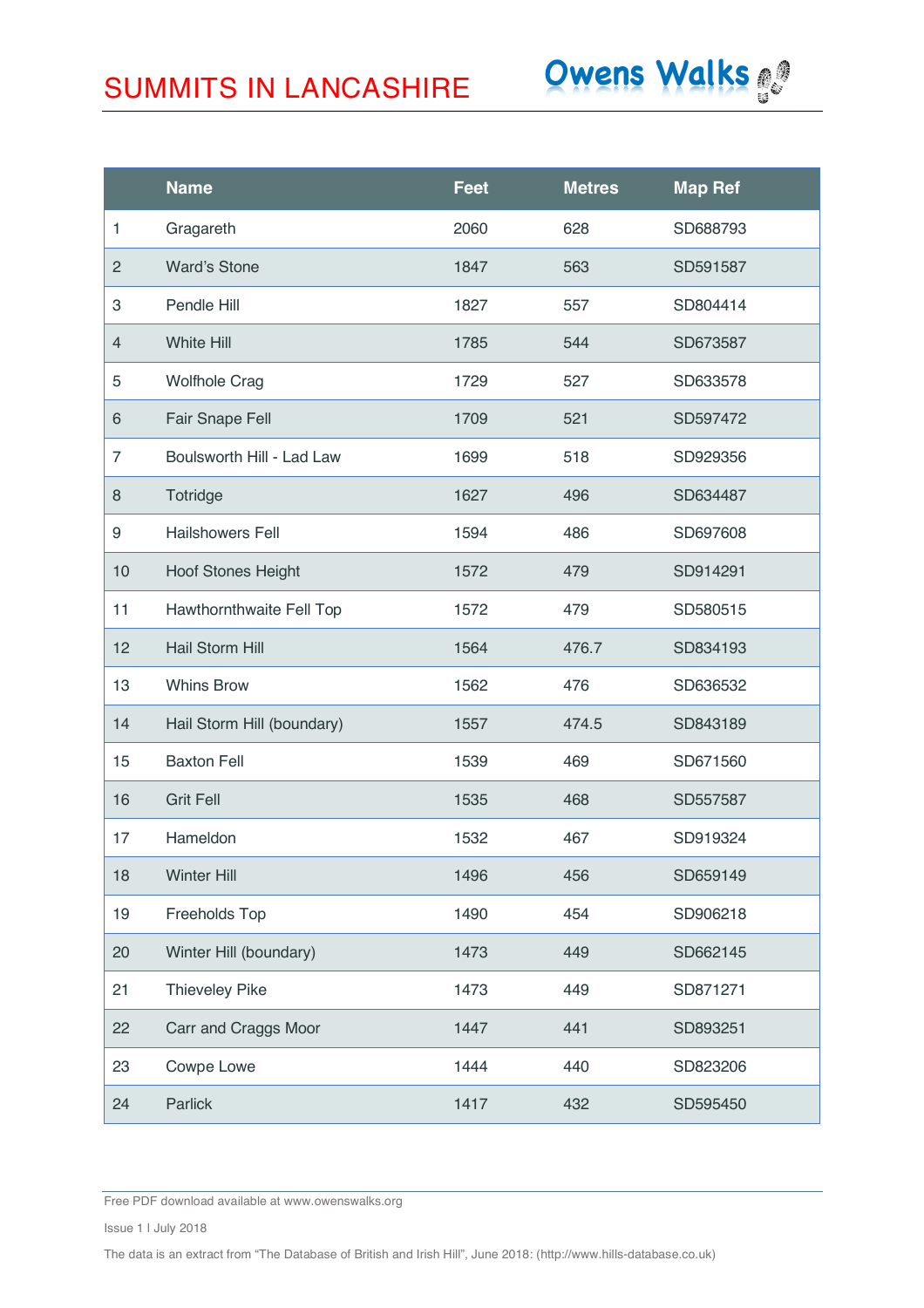

|    | <b>Name</b>                    | <b>Feet</b> | <b>Metres</b> | <b>Map Ref</b> |
|----|--------------------------------|-------------|---------------|----------------|
| 25 | <b>Bowland Knotts</b>          | 1411        | 430           | SD722603       |
| 26 | Top of Blaze Moss              | 1391        | 424           | SD619524       |
| 27 | <b>Bull Hill</b>               | 1371        | 418           | SD766187       |
| 28 | Clougha Pike                   | 1365        | 416           | SD544594       |
| 29 | Scholes Height & Bull Hill     | 1362        | 415           | SD755189       |
| 30 | <b>Great Hameldon</b>          | 1342        | 409           | SD794289       |
| 31 | Cartridge Hill                 | 1319        | 402           | SD671199       |
| 32 | <b>Burn Moor</b>               | 1319        | 402           | SD694645       |
| 33 | Cribden Hill                   | 1316        | 401           | SD799240       |
| 34 | <b>Brown Wardle Hill</b>       | 1316        | 401           | SD898187       |
| 35 | Weets Hill                     | 1302        | 397           | SD857448       |
| 36 | <b>Easington Fell</b>          | 1299        | 396           | SD730486       |
| 37 | Middle Knoll                   | 1296        | 395           | SD654543       |
| 38 | <b>Waddington Fell</b>         | 1296        | 395           | SD715475       |
| 39 | <b>Spitlers Edge</b>           | 1286        | 392           | SD653173       |
| 40 | Wheathead Height               | 1276        | 389           | SD839427       |
| 41 | White Hill                     | 1276        | 389           | SD848278       |
| 42 | <b>Rushy Hill</b>              | 1237        | 377           | SD735236       |
| 43 | Holden Moor [Whelp Stone Crag] | 1217        | 371           | SD759591       |
| 44 | <b>Caton Moor</b>              | 1184        | 361           | SD583639       |
| 45 | Sheep Hill                     | 1178        | 359           | SD916436       |
| 46 | Longridge Fell                 | 1148        | 350           | SD657410       |
| 47 | Crown Point                    | 1148        | 350           | SD837295       |
| 48 | <b>Mellor Knoll</b>            | 1129        | 344           | SD647495       |

Free PDF download available at www.owenswalks.org

Issue 1 | July 2018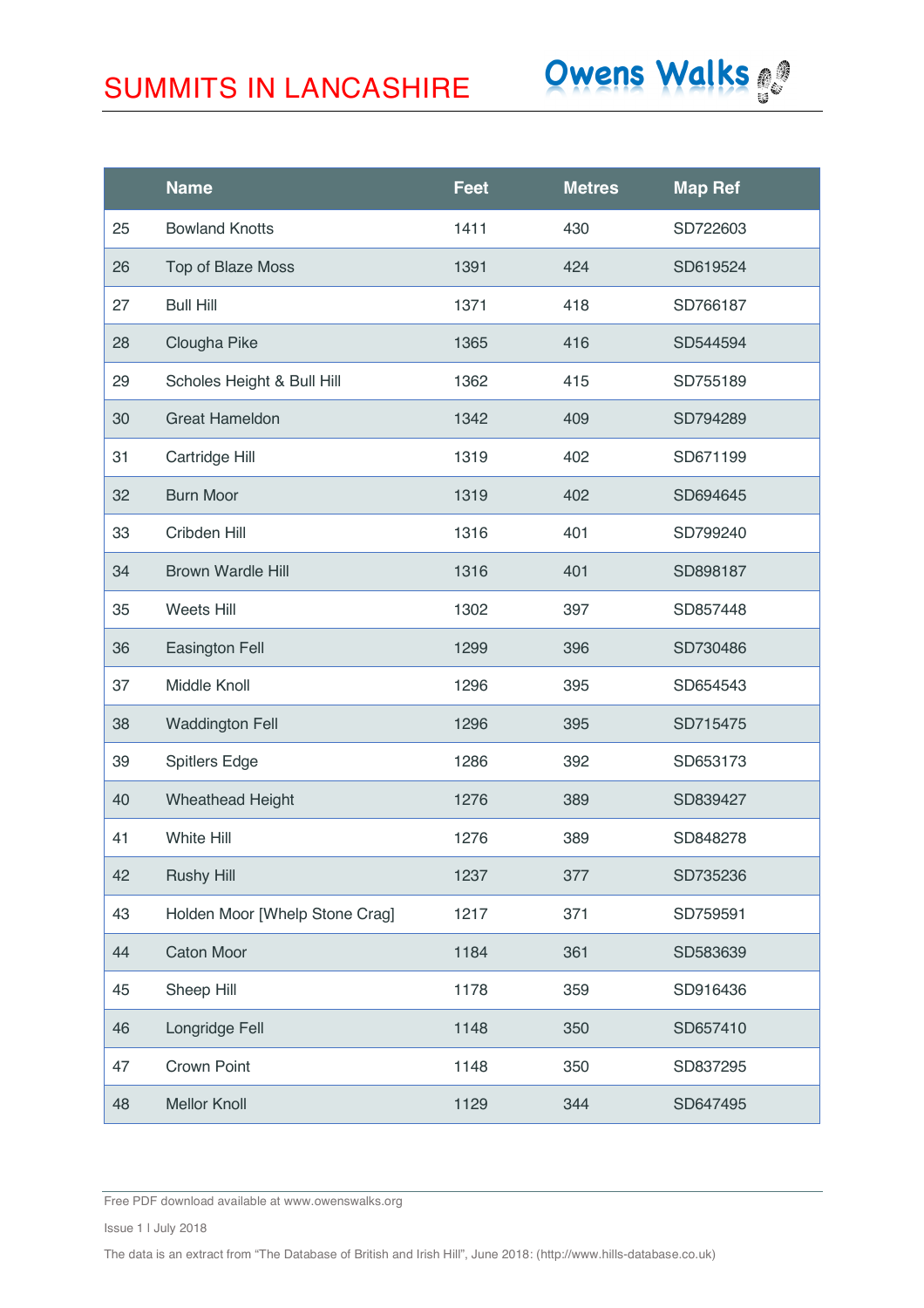# Owens Walks

|    | <b>Name</b>               | <b>Feet</b> | <b>Metres</b> | <b>Map Ref</b> |
|----|---------------------------|-------------|---------------|----------------|
| 49 | <b>Turton Heights</b>     | 1125        | 343           | SD708168       |
| 50 | <b>Walton's Monument</b>  | 1109        | 338           | SD894373       |
| 51 | Stang Top Moor            | 1073        | 327           | SD832411       |
| 52 | <b>Rushton's Height</b>   | 1063        | 324           | SD715209       |
| 53 | <b>Rushy Hill</b>         | 1040        | 317           | SD888167       |
| 54 | Marl Hill Moor            | 1020        | 311           | SD688467       |
| 55 | <b>Beacon Hill</b>        | 1001        | 305           | SD753480       |
| 56 | Ling Hill                 | 951         | 290           | SD758534       |
| 57 | <b>Birtle Hill</b>        | 938         | 286           | SD758534       |
| 58 | Kitcham Hill              | 928         | 283           | SD669480       |
| 59 | Rigg of England           | 925         | 282           | SD816380       |
| 60 | <b>Winter Hill</b>        | 919         | 280           | SD669230       |
| 61 | Marsden Height            | 892         | 272           | SD864359       |
| 62 | <b>Beacon Fell</b>        | 873         | 266           | SD568428       |
| 63 | <b>Black Hill</b>         | 869         | 265           | SD781366       |
| 64 | Long Knots                | 840         | 256           | SD643472       |
| 65 | Top of Quarlton           | 823         | 251           | SD752155       |
| 66 | <b>Billinge Hill</b>      | 804         | 245           | SD657281       |
| 67 | Boarsden Moor [Hund Hill] | 804         | 245           | SD677509       |
| 68 | Mossthwaite Fell          | 801         | 244           | SD669494       |
| 69 | Law Hill                  | 787         | 240           | SD914411       |
| 70 | <b>Height House Hill</b>  | 786         | 239.5         | SD704313       |
| 71 | <b>Gandy Brow</b>         | 781         | 238           | SD883158       |
| 72 | <b>Wilpshire Moor</b>     | 771         | 235           | SD701325       |

Free PDF download available at www.owenswalks.org

Issue 1 | July 2018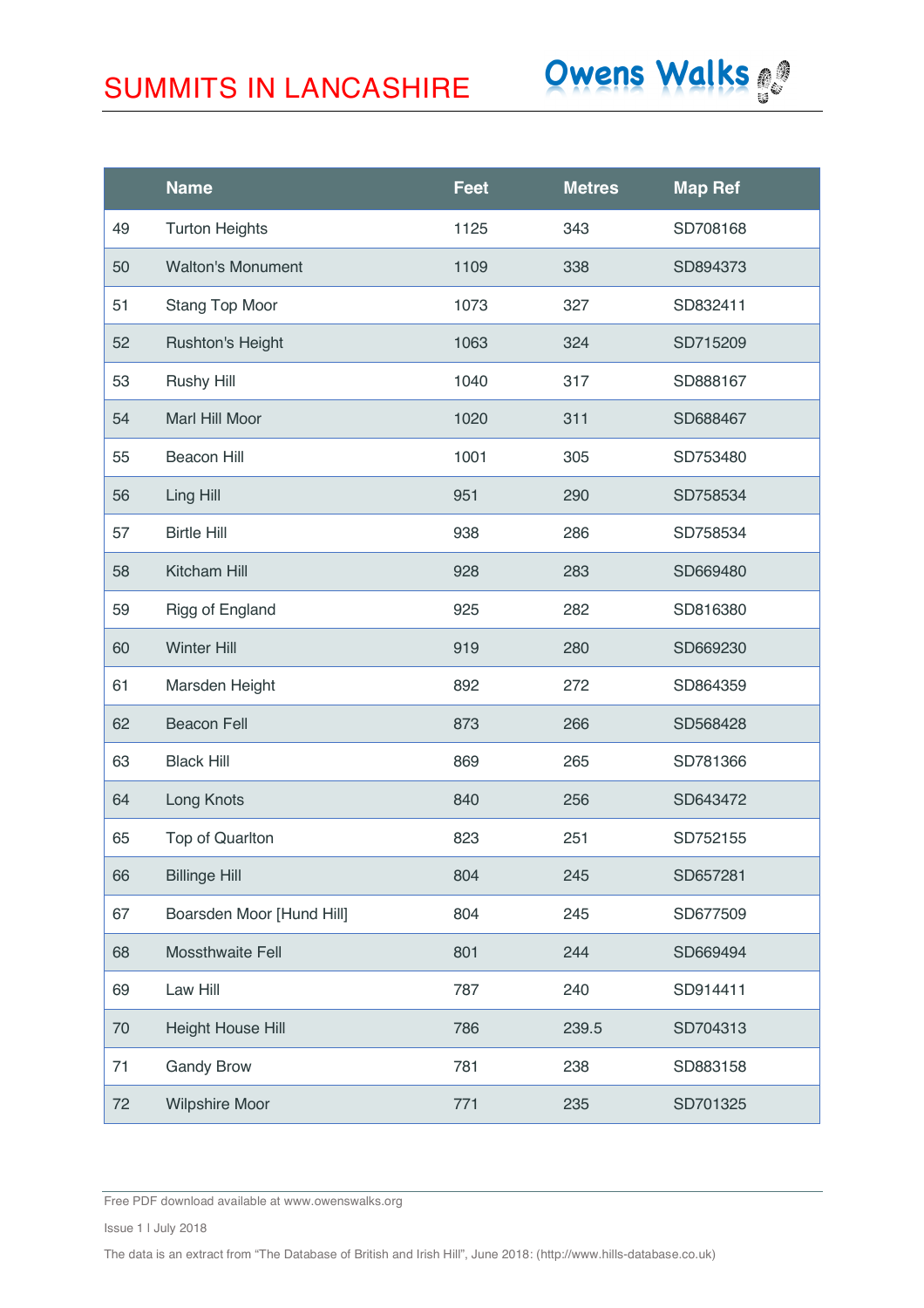

|    | <b>Name</b>          | <b>Feet</b> | <b>Metres</b> | <b>Map Ref</b> |
|----|----------------------|-------------|---------------|----------------|
| 73 | <b>Bog Bank</b>      | 761         | 232           | SD668245       |
| 74 | Revidge              | 751         | 229           | SD675293       |
| 75 | <b>Mellor Moor</b>   | 732         | 223           | SD657312       |
| 76 | Pike Lowe            | 728         | 222           | SD625221       |
| 77 | Colne Edge           | 728         | 222           | SD882412       |
| 78 | <b>Worsaw Hill</b>   | 725         | 221           | SD778433       |
| 79 | <b>Barnacre Moor</b> | 715         | 218           | SD531474       |
| 80 | Nicky Nook           | 705         | 215           | SD519485       |
| 81 | The Cragg            | 702         | 214           | SD547617       |
| 82 | Healey Nab           | 682         | 208           | SD607179       |
| 83 | <b>Whinney Hill</b>  | 630         | 192           | SD758303       |
| 84 | Holme Wood Hill      | 623         | 190           | SD531488       |
| 85 | Hoghton Tower        | 587         | 179           | SD623264       |
| 86 | Fober Knoll          | 581         | 177           | SD684499       |
| 87 | Ashurst's Beacon     | 564         | 172           | SD500079       |
| 88 | Sullom Hill          | 548         | 167           | SD527444       |
| 89 | Hough Hill           | 545         | 166           | SD592229       |
| 90 | Oaken Head           | 535         | 163           | SD537678       |
| 91 | <b>Warton Crag</b>   | 535         | 163           | SD491727       |
| 92 | Roscoe Lowe Hill     | 531         | 162           | SD616133       |
| 93 | Harrock Hill         | 515         | 157           | SD515127       |
| 94 | Knots Wood           | 512         | 156           | SD511624       |
| 95 | The Ridge            | 489         | 149           | SD769429       |
| 96 | Havelock Hill        | 486         | 148           | SD549709       |

Free PDF download available at www.owenswalks.org

Issue 1 | July 2018